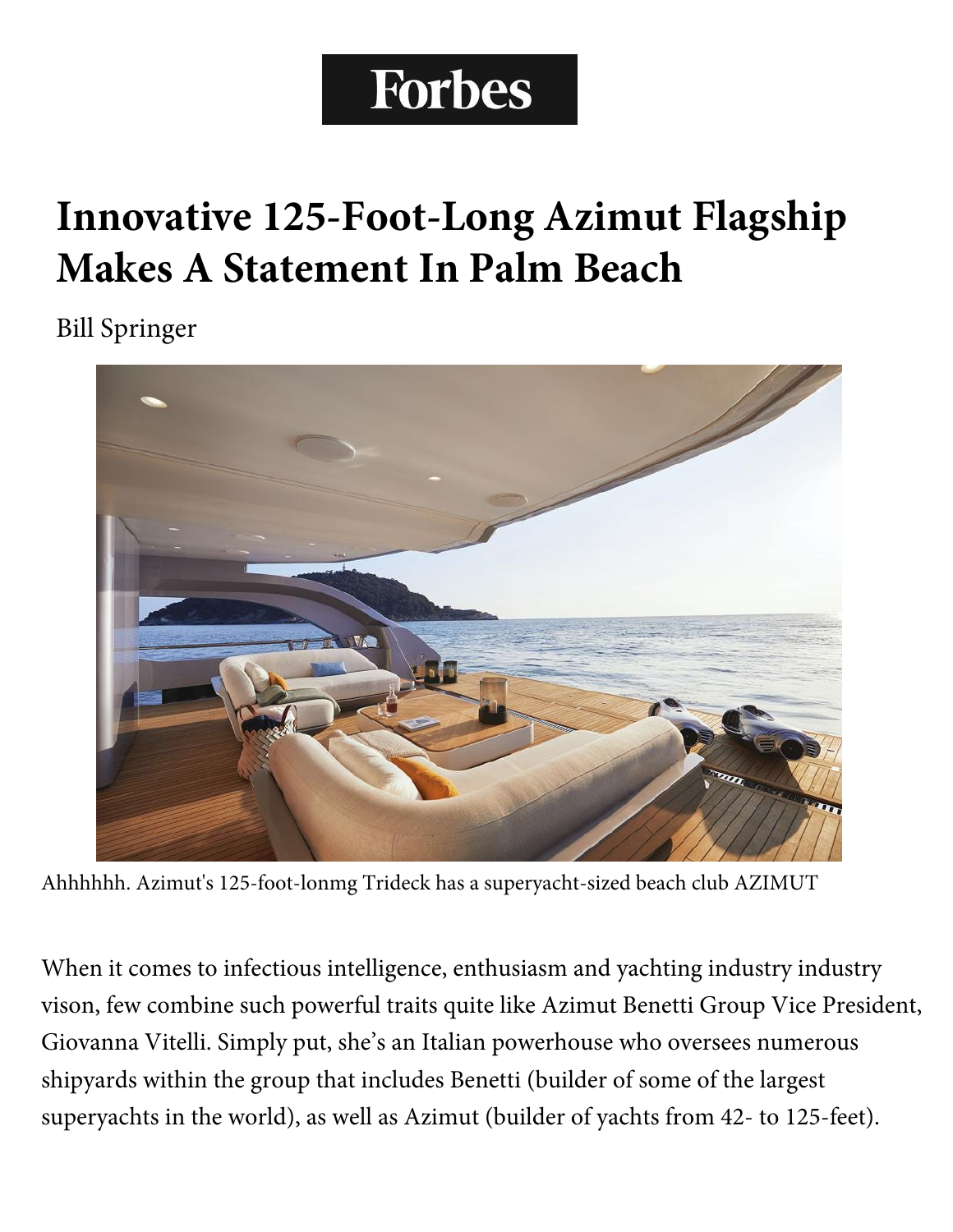

The stylish main salon of the 125-fooit-long Azimut Trideck AZIMUT

But it was only when she gave me a personal tour of the 125-foot-long Grande Trideck that I really began to understand just how influential she is. In fact, I realized that even before we stepped on board at the 2022 Palm Beach Boat Show.

"Take a look at this beach club," she said as we stepped aboard. "It's massive. We're really excited to offer our customers such a big space that makes it easy, comfortable and to access the sea." And that's just one reason why this new yacht has been such a big hit. No other 125-footer is quite like it.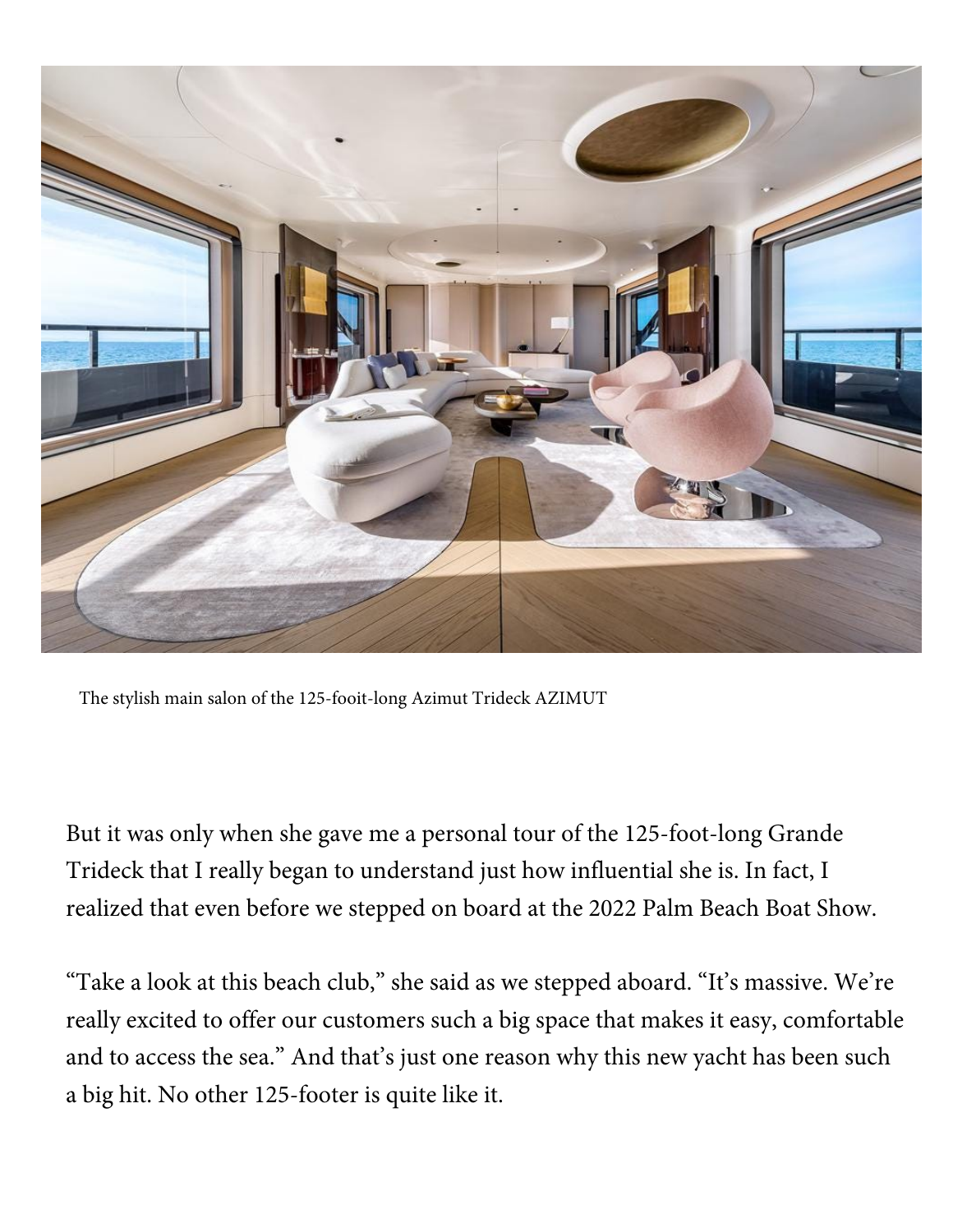

Upperdeck of the125-foot-long Azimut Trideck AZIMUT

And the beach club is not the only special feature. The exterior styling by Alberto Mancini features large living areas that are hard to find on a yacht this size. In fact, thanks to its innovative layout, four individual outdoor terraces including the sundeck, perfect for secluded sunbathing, the upper deck that features the main outdoor dining area, next, the new Sea View Terrace, floating just a few feet above the water, and down below, the full-height beach area are available.

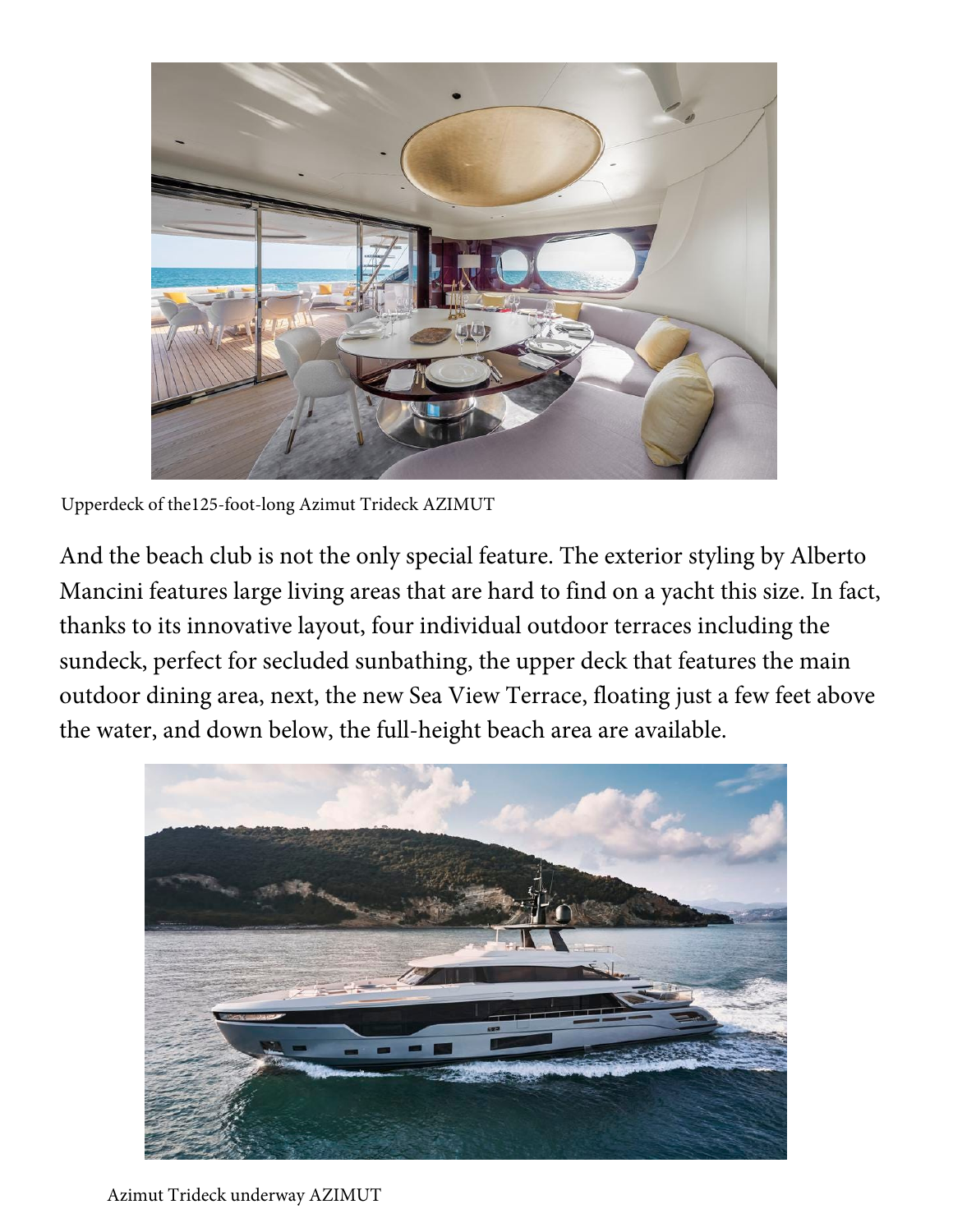Meanwhile, the Achille Salvagni-designed interior features massive windows, luxurious fabrics and unmistakable style. In fact, the interior-that features on-ofa-kind furniture and light fixtures felt like—art—like the whole 125-foot-long yacht was a living, breathing, moving work of art.



Owners suite aboard the Azimut Trideck. AZIMUT

But as stylish as the interior and the layout is, I keep coming back to just how cool it would be to hang out in the warm sun of the beach club after a refreshing swim. Lounging on the comfortable furniture that's designed to be comfortable and durable at the water's edge would let my salty skin dry and refresh my spirits too.